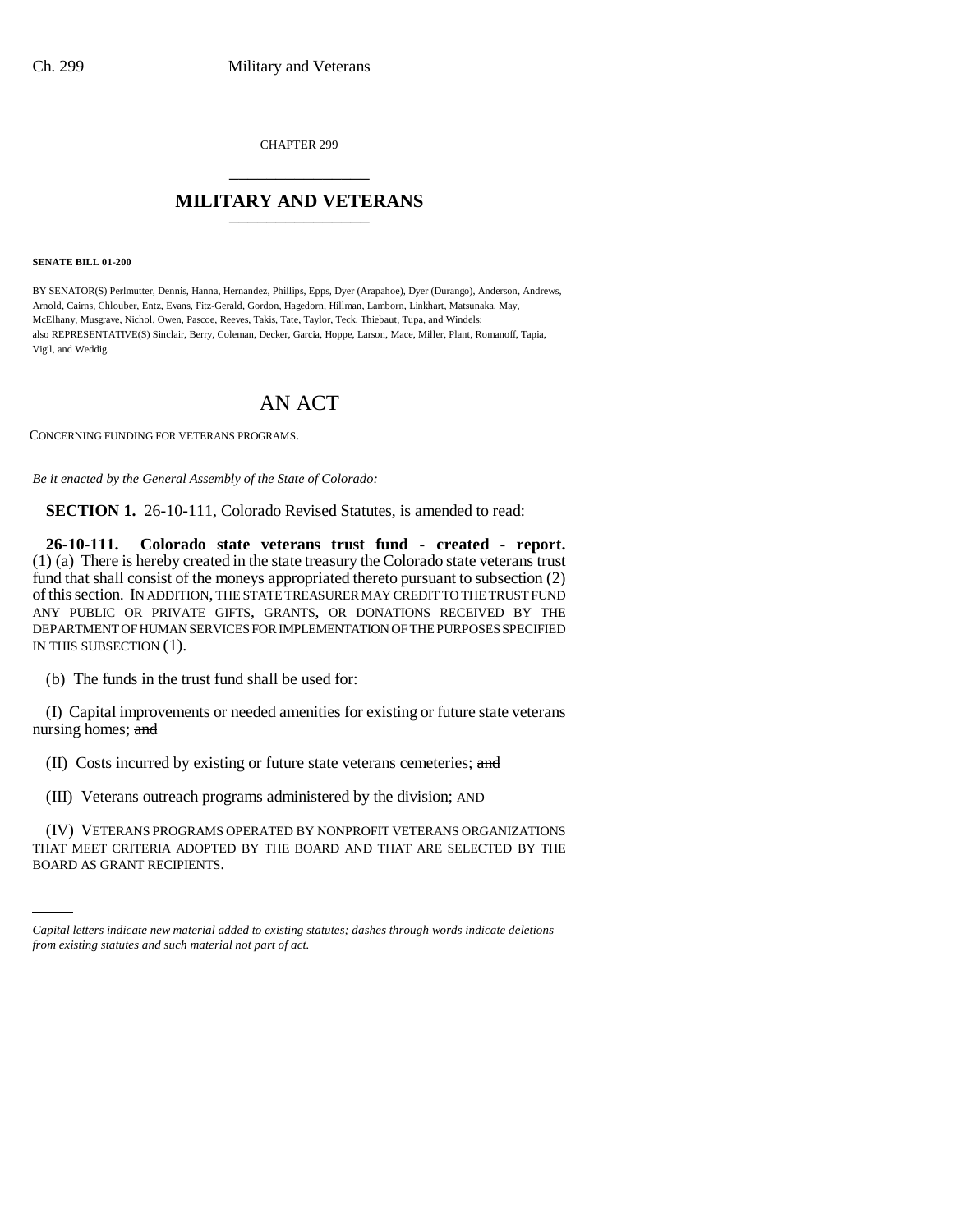Military and Veterans Ch. 299

 $(c)$  In addition, the state treasurer may credit to the trust fund any public or private gifts, grants, or donations received by the department of human services for implementation of the purposes specified in this subsection (1). In addition, The division may retain up to five percent of the amount annually appropriated from the trust fund for the actual costs incurred by the division and the board in implementing the provisions of this article. Notwithstanding the provisions of section 24-36-114, C.R.S., all interest derived from the deposit and investment of moneys in the trust fund shall be credited to the trust fund. ALL UNEXPENDED AND UNENCUMBERED MONEYS REMAINING IN THE TRUST FUND AT THE END OF ANY FISCAL YEAR SHALL REMAIN IN THE TRUST FUND AND SHALL NEITHER REVERT TO THE GENERAL FUND NOR BE TRANSFERRED TO THE TOBACCO LITIGATION SETTLEMENT TRUST FUND CREATED IN SECTION 24-22-115.5,C.R.S., NOR BE TRANSFERRED OR CREDITED TO ANY OTHER FUND.

(2) (a) Beginning in fiscal year 2000-01 and for each fiscal year thereafter so long as the state receives moneys pursuant to the master settlement agreement, the general assembly shall annually appropriate to the trust fund one percent of the total amount received by the state pursuant to the provisions of the master settlement agreement, other than attorney fees and costs, during the preceding fiscal year; except that the amount so appropriated to the trust fund in any fiscal year shall not exceed one million dollars. The general assembly shall appropriate the amount specified in this subsection (2) from moneys credited to the tobacco litigation settlement cash fund created in section 24-22-115, C.R.S.

(b) Notwithstanding the provisions of paragraph (a) of this subsection (2), for the fiscal year in which the first payment of moneys pursuant to the master settlement agreement is received, the percentage appropriated to the trust fund shall be calculated on the total amount of moneys received by the state pursuant to the master settlement agreement, other than attorney fees and costs, during that fiscal year, minus thirty-three million dollars.

(3) All of the funds appropriated to the trust fund pursuant to subsection (2) of this section in fiscal year 2000-01 shall be credited to the trust fund and retained as principal in the trust fund. For fiscal years 2001-02 and fiscal years thereafter, seventy-five percent of the amount of annual appropriations made pursuant to subsection (2) of this section shall be credited to the trust fund and retained as principal in the trust fund. For fiscal years 2001-02 and fiscal years thereafter, twenty-five percent of the amount of annual appropriations made pursuant to subsection (2) of this section and any interest earned on the principal in the trust fund shall be subject to annual appropriation by the general assembly and may be allocated by the board for the purposes outlined in subsection (1) of this section.

(4) (a) Funds shall be allocated out of the trust fund using the following process:

(I) The director of the state and veterans nursing homes or the director of the division of veterans affairs shall submit to the board a written request for funds to be used for the purposes described in subsection (1) of this section; OR

(II) A NONPROFIT VETERANS ORGANIZATION, IN COMPLIANCE WITH THE PROCEDURES AND TIMELINES ADOPTED BY THE BOARD, SHALL SUBMIT TO THE BOARD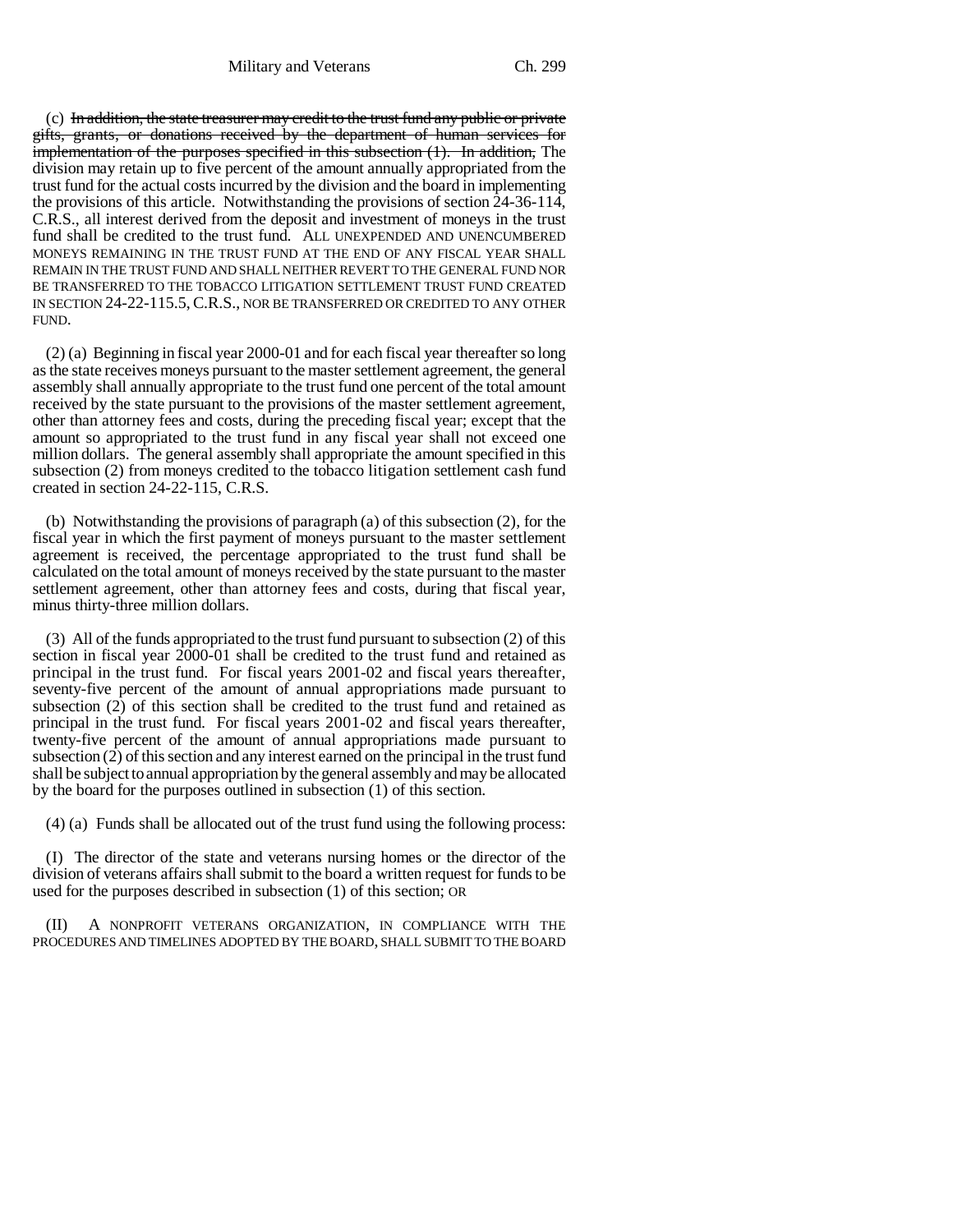#### Ch. 299 Military and Veterans

A GRANT APPLICATION, IN A FORM ADOPTED BY THE BOARD, REQUESTING FUNDING FOR A VETERANS PROGRAM.

(b) The board shall vote on the EACH request for funds AND ON EACH GRANT APPLICATION SUBMITTED BY A NONPROFIT VETERANS ORGANIZATION THAT MEETS THE CRITERIA ESTABLISHED BY THE BOARD. A majority vote shall be sufficient to approve an allocation of funds out of the trust fund.

(4.5) THE BOARD SHALL ADOPT GUIDELINES THAT ADDRESS, AT A MINIMUM, THE FOLLOWING ISSUES:

(a) THE FORM OF AN APPLICATION FOR USE BY NONPROFIT VETERANS ORGANIZATIONS IN APPLYING FOR GRANTS PURSUANT TO THIS SECTION;

(b) CRITERIA FOR IDENTIFYING NONPROFIT VETERANS ORGANIZATIONS THAT MAY APPLY FOR AND RECEIVE GRANTS PURSUANT TO THIS SECTION;

(c) CRITERIA FOR SELECTING APPROPRIATE VETERANS PROGRAMS TO RECEIVE GRANTS PURSUANT TO THIS PROGRAM;

(d) THE TERM AND AMOUNTS OF GRANTS AWARDED TO NONPROFIT VETERANS ORGANIZATIONS PURSUANT TO THIS SECTION; AND

(e) STANDARDS FOR DETERMINING THE EFFECTIVENESS OF VETERANS PROGRAMS THAT RECEIVE GRANTS PURSUANT TO THIS SECTION.

(4.7) THE DIVISION MAY CONTRACT WITH ONE OR MORE PRIVATE ENTITIES FOR PROGRAM MONITORING AND EVALUATION OF ANY VETERANS PROGRAM OPERATED BY A NONPROFIT VETERANS ORGANIZATION THAT RECEIVES FUNDING PURSUANT TO THIS SECTION. THE BOARD MAY ALLOCATE FUNDS TO THE DIVISION FOR THE COSTS INCURRED ENTERING INTO SUCH CONTRACTS.

(5) (a) The board shall prepare a report evaluating the implementation of this section, including the number and type of improvements or additions to nursing homes that have been made, the number and type of improvements to veterans cemeteries, the number of veterans served through the veterans outreach program, THE NUMBER AND TYPES OF VETERANS PROGRAMS OPERATED BY NONPROFIT VETERANS ORGANIZATIONS THAT RECEIVE GRANTS PURSUANT TO THIS SECTION, and the results achieved as a result of allocations made out of the trust fund.

(b) The department shall submit the report to the department of public health and environment for inclusion in the report prepared by said department pursuant to section 25-1-108.5 (3), C.R.S.

**SECTION 2.** 24-75-1104 (2), Colorado Revised Statutes, is amended to read:

**24-75-1104. Use of settlement moneys - programs.** (2) The general assembly shall appropriate the amounts specified in subsection (1) of this section from moneys credited to the tobacco litigation settlement cash fund created in section 24-22-115. Any amount of unencumbered settlement moneys remaining in the fund of any program specified in subsection (1) of this section except the children's basic health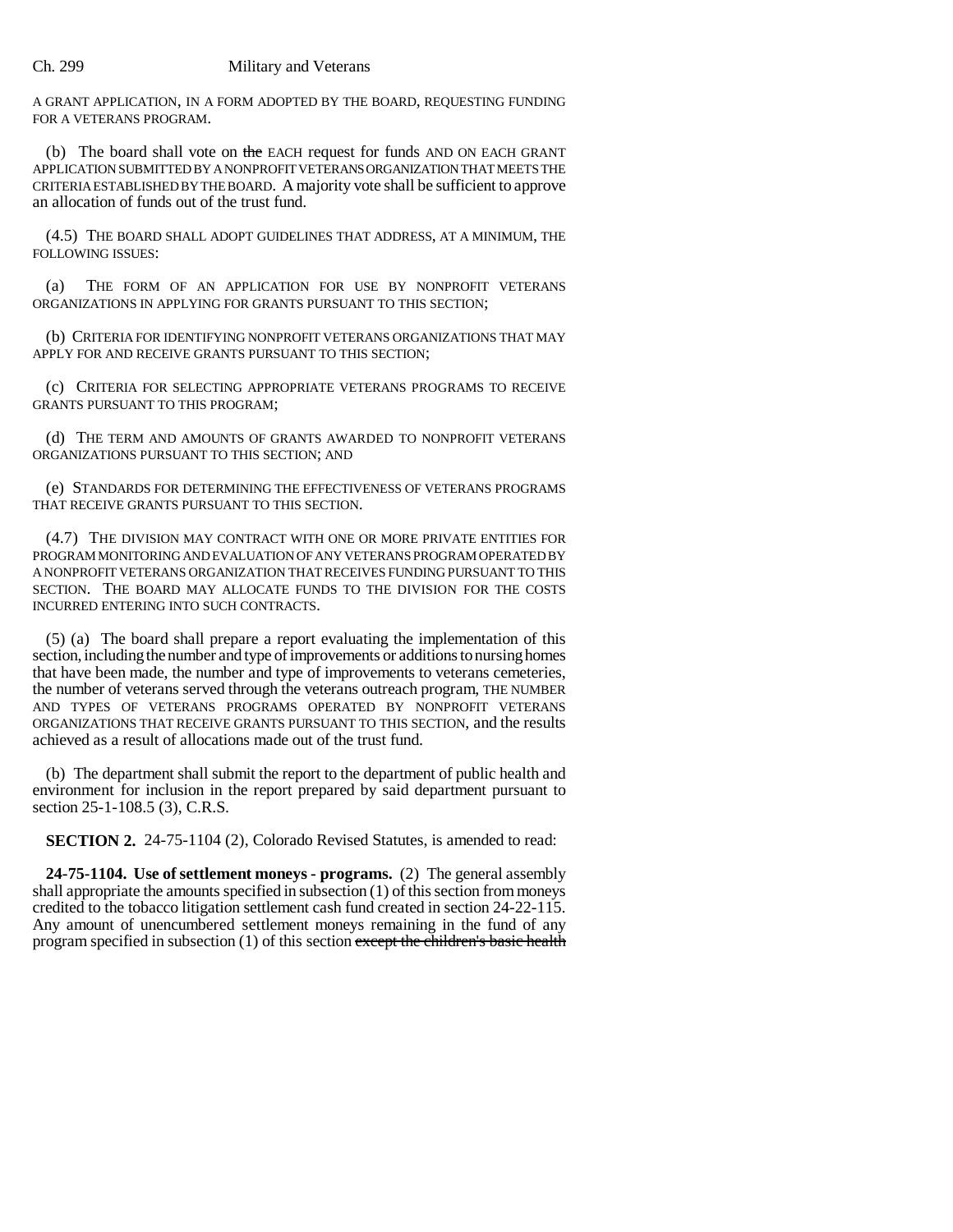plan trust created in section 26-19-105, C.R.S., at the end of any fiscal year shall be transferred to the tobacco litigation settlement trust fund created in section 24-22-115.5; EXCEPT THAT UNENCUMBERED SETTLEMENT MONEYS SHALL NOT BE TRANSFERRED FROM THE FOLLOWING FUNDS:

(a) THE CHILDREN'S BASIC HEALTH PLAN TRUST CREATED IN SECTION 26-19-105, C.R.S.;

(b) THE COLORADO STATE VETERANS TRUST FUND CREATED IN SECTION 26-10-111, C.R.S.

**SECTION 3.** 39-22-1902, Colorado Revised Statutes, is amended to read:

**39-22-1902. Voluntary contribution designation - procedure.** For income tax years commencing on or after January 1,  $\frac{1999}{2001}$ , but prior to January 1,  $\frac{2002}{2001}$ 2004, each Colorado state individual income tax return form shall contain a line whereby each individual taxpayer may designate the amount of the contribution, if any, such individual wishes to make to the western slope military veterans' cemetery fund created in section 26-10-110 (2) (a), C.R.S. Such moneys credited to the fund shall be used for the operation and maintenance of a western slope military veterans' cemetery pursuant to section 26-10-110, C.R.S.

**SECTION 4.** 39-22-1904, Colorado Revised Statutes, is amended to read:

**39-22-1904. Repeal of part.** (1) This part 19 is repealed, effective January 1, 2002 2005.

(2) Prior to the repeal of this part 19, a committee of reference in each house of the general assembly shall hold a hearing on whether the voluntary contribution should be continued.

(3) THE CHANGE OF THE DATE IN SECTION 39-22-1902 FROM JANUARY 1, 2002, TO JANUARY 1, 2004, AND THE CHANGE OF THE REPEAL DATE IN SUBSECTION (1) OF THIS SECTION FROM JANUARY 1, 2002, TO JANUARY 1, 2005, WERE MADE BY THE GENERAL ASSEMBLY DURING THE FIRST REGULAR SESSION OF THE SIXTY-THIRD GENERAL ASSEMBLY TO CONTINUE AND REESTABLISH THE WESTERN SLOPE MILITARY VETERANS' CEMETERY VOLUNTARY CONTRIBUTION PROGRAM ESTABLISHED BY THIS PART 19. SECTION 39-22-1001 (2), WHICH REQUIRES THE ELIMINATION OF ANY INCOME TAX CHECKOFF THAT DOES NOT HAVE CONTRIBUTIONS THAT EQUAL OR EXCEED TEN PERCENT OF THE TOTAL AMOUNT CONTRIBUTED TO ALL INCOME TAX CHECKOFFS DURING THE PERIOD FROM JANUARY 1 THROUGH SEPTEMBER 30, SHALL NOT APPLY TO THE WESTERN SLOPE MILITARY VETERANS' CEMETERY VOLUNTARY CONTRIBUTION PROGRAM CONTINUED AND REESTABLISHED BY THIS SUBSECTION (3); EXCEPT THAT SECTION 39-22-1001 (4) SHALL APPLY TO THE PERIOD BETWEEN JANUARY 1, 2002, AND SEPTEMBER 30, 2003.

**SECTION 5.** 39-22-1001 (2) (a), Colorado Revised Statutes, is amended, and the said 39-22-1001 is further amended BY THE ADDITION OF A NEW SUBSECTION, to read:

### **39-22-1001. Limitation on the duration of voluntary contribution programs**